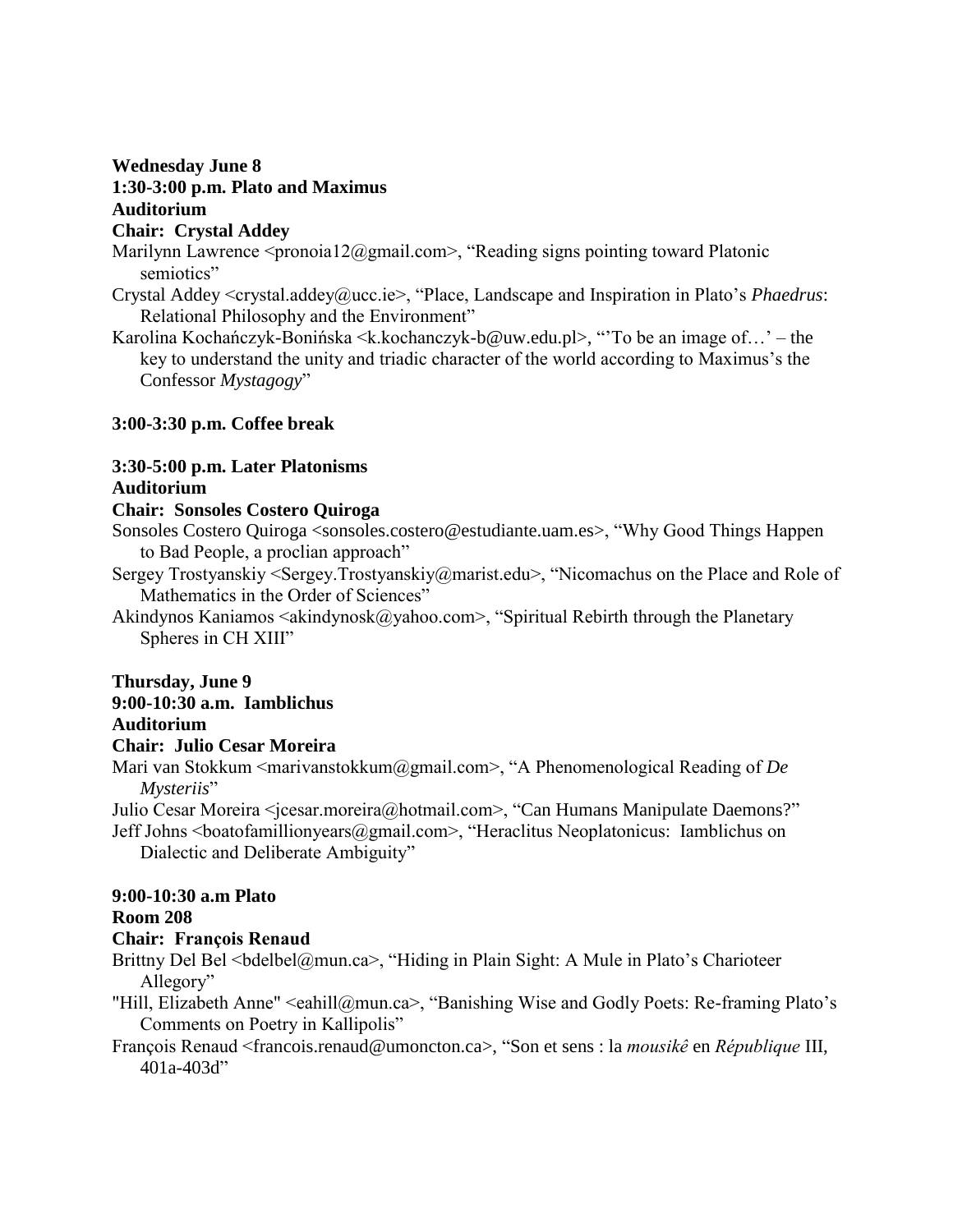## **10:30-11:00 a.m. Coffee Break**

# **11:00 a.m-12:30 p.m., Aesthetics Auditorium**

## **Chair: Aphrodite Alexandrakis**

- Aphrodite Alexandrakis [<aalexandrakis@barry.edu>](mailto:aalexandrakis@barry.edu), "Plotinus' Rational Approach to Artistic Beauty Through Imagination and its Reflection on Picasso's and Einstein's Creative Thought"
- Jay Bregman <br/>bregman@maine.edu>, "Martianus Capella, Limenios and the Music of Delphic Apollo"
- Tamas Baranyi [<tamasbaranyi79@gmail.com>](mailto:tamasbaranyi79@gmail.com), "Desiring the Transcendent: Neoplatonic Notions on Intelligible Beauty and Eros as Ancient Precursors of Eighteenth-Century Ideas on the Sublime"

#### **11:00 a.m-12:30 p.m. Christian Neoplatonism I Room 208**

## **Chair: Oscar Bauchwitz**

- Claudia Gianturco <cgianturco@unisa.it>, "Sullo statuto ontologico del male: la dipendenza dello Pseudo-Dionigi dalla trattazione procliana"
- Zdenek Lenner <zdenek.lenner@ephe.psl.eu>, "What are the sources of Pseudo-Dionysius' "spiral of love?"
- Oscar Bauchwitz <br/>bauchwitz1930@gmail.com>, "La recepción del Maestro Eckhart en Bruno Taut: para una arquitectura sin porqué"

# **12:30-1:30 Lunch**

# **1:30-3:00 p.m. Proclus**

## **Auditorium**

## **Chair: Christopher Sauder**

Sara Panteri  $\epsilon$  panterisara@gmail.com>, "Proclus on the Harmony of the Cosmos"

- Christopher Sauder <csauder@providence.edu>, "The Dilemma of Evil: Proclus' Critique of Plotinus in *De Malorum Subsistentia*"
- Lela Alexidze <lelaalexidze@hotmail.com>, "Aristotle in the 12th century commentaries on Proclus' *Elements of Theology*"

# **3:00-3:30 Coffee Break**

# **3:30-5:00 p.m. Christian Neoplatonism II**

# **Auditorium**

# **Chair: Bruce MacLennan**

Noé Badillo <br/>badillon2020@icloud.com>, "Sub umbra illius quem desideraverum: the Precedence of Shadow in the Work of Giordano Bruno's *De umbris idearum*"

Bruce MacLennan  $\leq$ maclennan $\omega$ utk.edu>, "Plethon Sings the Virtues"

Tomasz Stępień <t.stepien@uksw.edu.pl>, "Woman as the true philosopher free from the terror of death in Early Christian literature"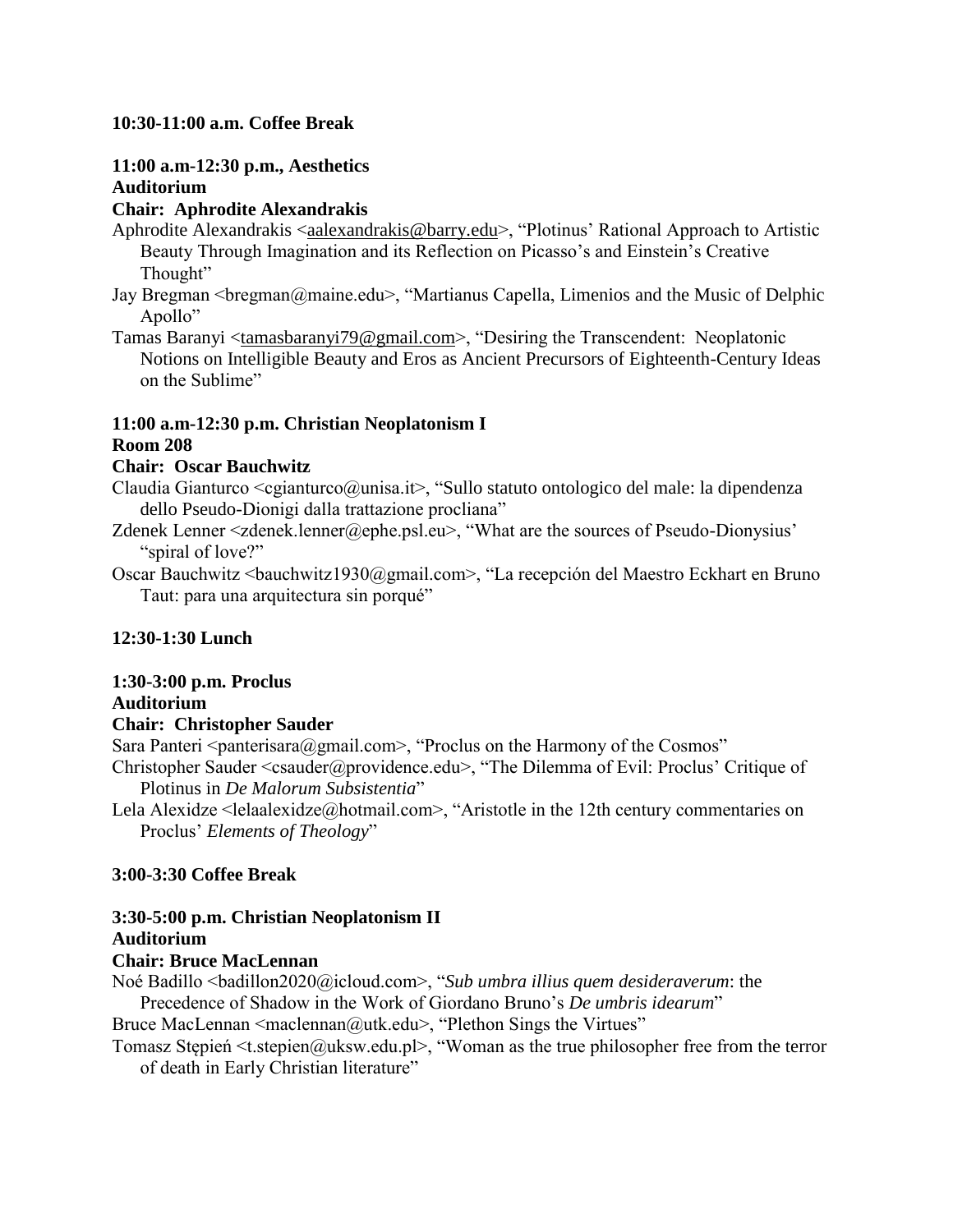## **Friday, June 10**

# **9:00-10:30 a.m. Plotinus and Dionysius**

## **Auditorium**

# **Chair: Ioanna Patsioti**

Giannis Stamatellos [<gstamatellos@ipt.gr>](mailto:gstamatellos@ipt.gr) and Ioanna Patsioti <ipatsi $@$ acg.edu>, "Virtue and Privacy in Plotinus and Aristotle"

- Andrea Araf <andrea.araf@gmail.com>, "Self-Knowledge and Self-Motion. Observations on Plotinus, Enn. V 3 [49], 5, 1-3"
- Clelia Attanasio <ca535@cam.ac.uk>, "Sacramentalism and Theurgy: Dionysius' Application of Theurgical Rites into Christian Dogmatism"

# **10:30-11:00 a.m. Coffee Break**

## **11:00 a.m-12:30 p.m. Later Platonisms Auditorium**

# **Chair: Yiota Vassilopoulou**

Yiota Vassilopoulou <P.Vassilopoulou@liverpool.ac.uk>, "The World Within: Mary Midgley on Plotinus"

Alan Cardew <telesphorus@icloud.com>, "Apollo the God of the Philosophers"

Jonathan Young <jonathan.young@mansfield.ox.ac.uk>, "Aelian and Origen on Animals' *Ennoiai* (Conceptions) of God and their relation to *Physis* (Nature)"

# **12:30-1:30 Lunch**

**1:05-1:25 Musical Performance: "The Athenian Hymns to Delphic Apollo by Limenios"**

Jay Bregman, Saxophone; Nancy Ogle, Vocals; Elizabeth Downing, Flute; Richard Kenefic, Guitar; Donald Hagar, Arranger.

# **1:30-3:00 p.m. Play, Love, Descent**

# **Auditorium**

# **Chair: Douglas Hedley**

Douglas Hedley [<rdh26@cam.ac.uk>](mailto:rdh26@cam.ac.uk), "Plotinus' conception of play and play in Christian Neoplatonic thought"

Gareth Polmeer [<garethpolmeer@icloud.com>](mailto:garethpolmeer@icloud.com), "Contemplation and Participatory Vision" Dimitrios Vasilakis <dimitrios.vasilakis86@gmail.com>, "From Love to Descent through providence; or from Proclus to Eriugena through Dionysius"

# **3:00-3:30 Coffee Break**

# **3:30-5:00 p.m. Plotinus Auditorium**

# **Chair: Irini-Foteini Viltanioti**

Irini-Foteini Viltanioti <viltanioti@uoc.gr>, "Plotinus on Plato's Timaeus 90a"

Jean-Marc Narbonne <Jean-Marc.Narbonne@fp.ulaval.ca>, "Reflexion on θεωρεῖν/θεωρία and θέα/θεᾶσθαι : difference of terms or difference of concepts?"